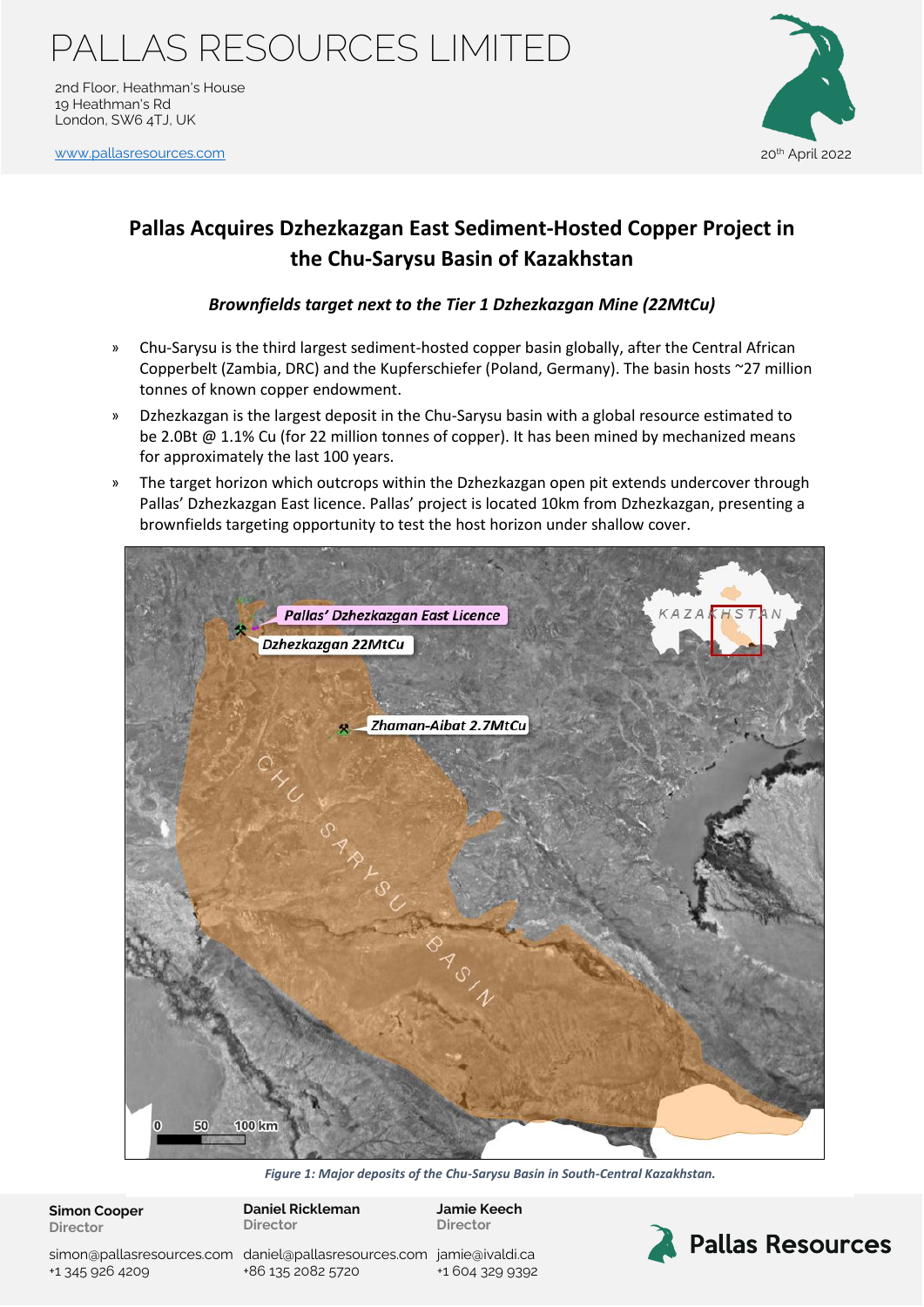2nd Floor, Heathman's House 19 Heathman's Rd London, SW6 4TJ, UK

[www.pallasresources.com](https://www.pallasresources.com/) 20<sup>th</sup> April 2022





*Figure 2: Pallas' Dzhezkazgan East located 10km from the Dzhezkazgan deposit and operations.*

### **Dzhezkazgan East Licence - Target Thesis and Model**

The Dzhezkazgan East licence is located approximately 10km to the east of the Dzhezkazgan Deposit (2.0Bt at 1.1%Cu for 22MtCu). The outcropping target horizon that has been mined in open pit and underground at Dzhezkazgan appears to extend under cover through Pallas' licence forming the key target area.

#### **Basin Operations and History**

Copper mineralisation is thought to have been mined at Dzhezkazgan since at least the time of the Mongol Empire. Mechanised mining began in the early 20th century under British ownership, then State operations under the Soviet Union. Kazakhmys, a private company, is the current operator. Kazakhmys also operate the Zhomart mine (Zhaman Aibat Deposit), about 150km to the southeast of Dzhezkazgan. Zhaman-Aibat was discovered in 1980 and put into production in 2006.

**Simon Cooper Director**

**Daniel Rickleman Director**

**Jamie Keech Director**



simon@pallasresources.com [daniel@pallasresources.com](mailto:daniel@pallasresources.com) [jamie@iv](mailto:jamie@pallasresources.com)aldi.ca +86 135 2082 5720

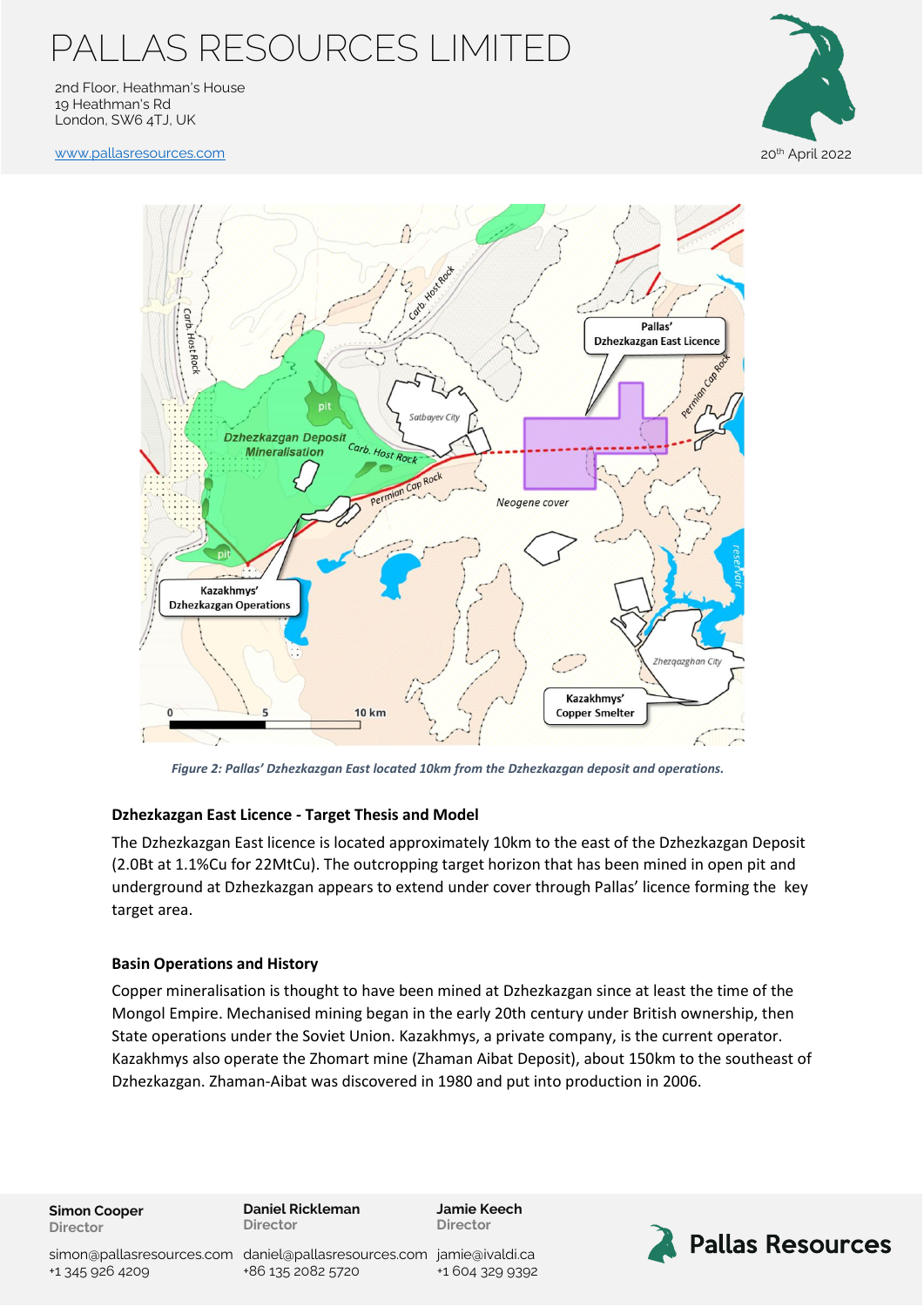2nd Floor, Heathman's House 19 Heathman's Rd London, SW6 4TJ, UK



[www.pallasresources.com](https://www.pallasresources.com/) 20th April 2022 and 20th April 2022 and 20th April 2022



*Figure 3: Dzhezkazgan smelting operation.* 

### Dzhezkazgan Deposit

- » Historic global resources estimated at 2Bt @ 1.1%Cu
- » 2013 Resource 864Mt at 0.93% Cu, 13g/t Ag
- » Known since pre-historic times
- » Mined underground and open pit
- » Orebody several km's long, up to 1km wide and 50m thick
- » Chalcocite and bornite dominant Cu minerals

#### Zhaman-Aibat Deposit

- » Global resources 170Mt at 1.7% Cu, 18.7g/t Ag
- » 2011 Resource 136Mt at 1.6% Cu, 18.8g/t Ag
- » Discovered 1980, production in 2006
- » Mined underground at 10Kt per day at 1.4% head grade, 540m below surface
- » Resource extent is a 6km x 1.8km flat lying 5-6m thick orebody
- » Chalcocite and bornite dominant Cu minerals

**Jamie Keech Director**



+1 345 926 4209

simon@pallasresources.com [daniel@pallasresources.com](mailto:daniel@pallasresources.com) [jamie@iv](mailto:jamie@pallasresources.com)aldi.ca +86 135 2082 5720